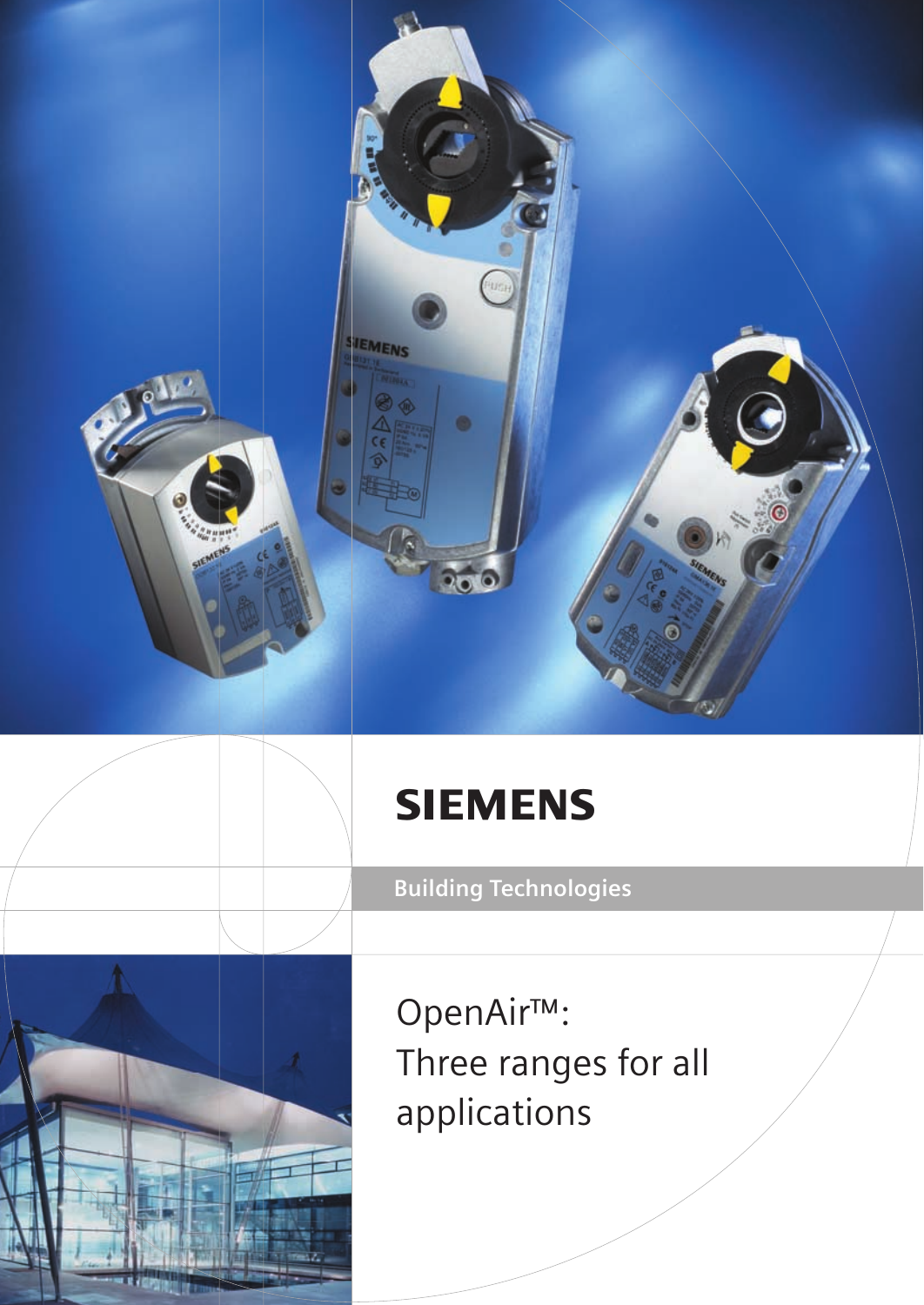## OpenAir™ damper actuators: three ranges that cover all damper areas

#### OpenAir<sup>™</sup> GDB/GLB

- **•** Non-spring return air damper actuators
- **•** Torque 5/10 Nm
- **•** Linear force 125/250 N
- **Rotary** and **linear** versions
- **•** The smallest damper actuator for 10 Nm torque
- **•** Same dimensions with or without auxiliary switches and feedback potentiometer
- **•** Easy-to-fit actuator with shaft fixing screw
- **•** With or without built-in auxiliary switches and feedback potentiometer
- **•** Complete range of accessories



#### OpenAir<sup>™</sup> GMA/GEB

- **GMA:** spring return air damper actuators
- **GEB:** non-spring return air damper actuators
- **GMA: rotary** versions only
- **GEB: rotary** and **linear** versions
- **•** Torque 7/15 Nm
- **•** Linear force 400 N
- **GMA:** the smallest spring return damper actuator for 7 Nm torque
- **GEB:** the smallest non-spring return damper actuator for 15 Nm torque
- **•** Same dimensions with or without auxiliary switches and feedback potentiometer
- **•** With or without built-in auxiliary switches and feedback potentiometer
- **•** Self-centring shaft adapter
- **•** Complete range of accessories
- **GMA:** manual adjustment of actuator with Allen key



#### OpenAir<sup>™</sup> GCA/GBB/GIB

- **GCA:** spring return air damper actuators
- **GBB/GIB:** non-spring return air damper actuators
- **GCA/GIB: rotary** versions only
- **GBB: rotary** and **linear** versions
- **•** Torque 16/25/35 Nm
- **•** Linear force 550 N
- **•** With or without built-in auxiliary switches and feedback potentiometer
- **•** Same dimensions with or without auxiliary switches and feedback potentiometer
- **•** Self-centring shaft adapter
- **•** Complete range of accessories
- **GCA:** manual adjustment of actuator with Allen key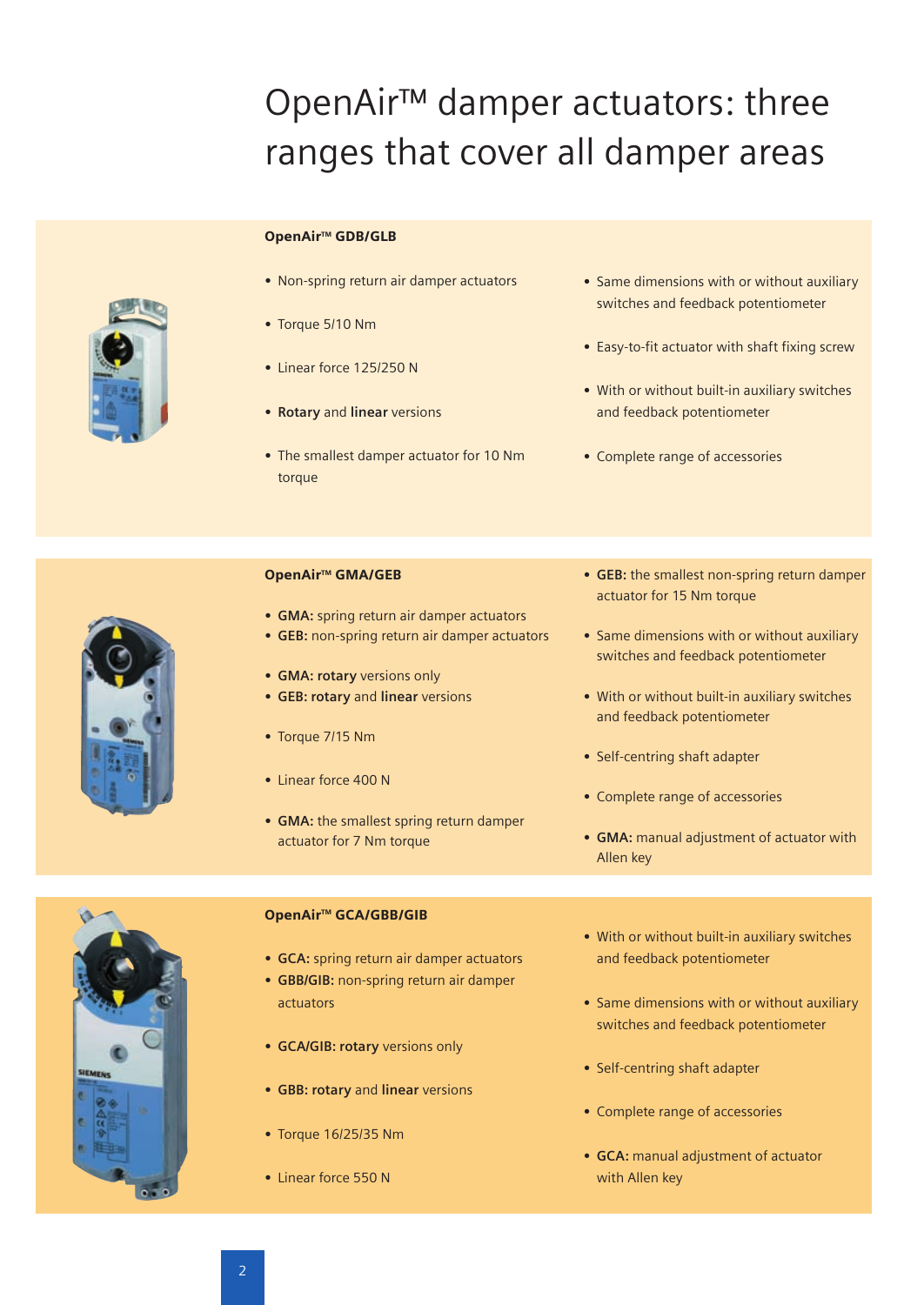|                                                  |                                                                                             | <b>Control</b><br>signal |            | <b>Power</b><br>supply       | <b>Standard</b><br>model | <b>Feedback</b><br>potentio-<br>meter<br>(1kOhm) | <b>Adjustable</b><br>start/span | <b>Adjustable</b><br>start/span<br>with 2 auxi-<br>liary switches | <b>Feedback</b><br>$(1k\Omega)$ with<br>2 auxiliary<br>switches | <b>2 Auxiliary</b><br>switches |
|--------------------------------------------------|---------------------------------------------------------------------------------------------|--------------------------|------------|------------------------------|--------------------------|--------------------------------------------------|---------------------------------|-------------------------------------------------------------------|-----------------------------------------------------------------|--------------------------------|
| Spring Return Products and<br><b>Accessories</b> | <b>GMA Series</b><br>7 Nm for approx.                                                       | On/Off                   | 2-position | 24 VAC/VDC<br><b>230 VAC</b> | GMA121.1E<br>GMA321.1E   |                                                  |                                 |                                                                   |                                                                 | GMA126.1E<br>GMA326.1E         |
|                                                  | 1.5 m <sup>2</sup> damper area<br>90 sec. Run Time                                          | Floating                 | 3-position | 24 VAC/VDC                   | GMA131.1E                | GMA132.1E                                        |                                 |                                                                   |                                                                 | GMA136.1E                      |
|                                                  | 15 sec. SR Time                                                                             | Modulating               | 0-10 VDC   | 24 VAC/VDC                   | GMA161.1E                |                                                  | GMA163.1E                       | GMA164.1E                                                         |                                                                 | GMA166.1E                      |
|                                                  | <b>GCA Series</b><br>16 Nm for approx.                                                      | On/Off                   | 2-position | 24 VAC<br><b>230 VAC</b>     | GCA121.1E<br>GCA321.1E   |                                                  |                                 |                                                                   |                                                                 | GCA126.1E<br>GCA326.1E         |
|                                                  | $3 m2$ damper area<br>90 sec. Run Time                                                      | Floating                 | 3-position | 24 VAC                       | GCA131.1E                |                                                  |                                 |                                                                   | GCA135.1E                                                       |                                |
|                                                  | 15 sec. SR Time                                                                             | Modulating 0-10 VDC      |            | 24 VAC                       | GCA161.1E                |                                                  | GCA163.1E                       | GCA164.1E                                                         |                                                                 | GCA166.1E                      |
|                                                  |                                                                                             |                          |            |                              |                          |                                                  |                                 |                                                                   |                                                                 |                                |
| Non-Spring Return Products and Accessories       | <b>GDB Series</b><br>5 Nm for approx.<br>0.8 m <sup>2</sup> damper area                     | Floating                 | 3-position | 24 VAC<br><b>230 VAC</b>     | GDB131.1E<br>GDB331.1E   | GDB132.1E<br>GDB332.1E                           |                                 |                                                                   |                                                                 | GDB136.1E<br>GDB336.1E         |
|                                                  | 150 sec. Run Time<br>(50 Hz)                                                                | Modulating 0-10 VDC      |            | 24 VAC                       | GDB161.1E                |                                                  | GDB163.1E                       | GDB164.1E                                                         |                                                                 | GDB166.1E                      |
|                                                  | <b>GLB Series</b><br>10 Nm for approx.<br>1.5 m <sup>2</sup> damper area                    | Floating                 | 3-position | 24 VAC<br><b>230 VAC</b>     | GLB131.1E<br>GLB331.1E   | GLB132.1E<br>GLB332.1E                           |                                 |                                                                   |                                                                 | GLB136.1E<br>GLB336.1E         |
|                                                  | 150 sec. Run Time<br>(50 Hz)                                                                | Modulating               | 0-10 VDC   | 24 VAC                       | GLB161.1E                |                                                  | GLB163.1E                       | GLB164.1E                                                         |                                                                 | GLB166.1E                      |
|                                                  | <b>GEB Series</b><br>15 Nm for approx.<br>3 m <sup>2</sup> damper area                      | Floating                 | 3-position | 24 VAC<br><b>230 VAC</b>     | GEB131.1E<br>GEB331.1E   | GEB132.1E<br>GEB332.1E                           |                                 |                                                                   |                                                                 | GEB136.1E<br>GEB336.1E         |
|                                                  | 150 sec. Run Time<br>(50 Hz)                                                                | Modulating 0-10 VDC      |            | 24 VAC                       | GEB161.1E                |                                                  | GEB163.1E                       | GEB164.1E                                                         |                                                                 | GEB166.1E                      |
|                                                  | <b>GBB Series</b><br>25 Nm for approx.<br>5 m <sup>2</sup> damper area                      | Floating                 | 3-position | 24 VAC<br>230 VAC            | GBB131.1E<br>GBB331.1E   |                                                  |                                 |                                                                   | GBB135.1E<br>GBB335.1E                                          | GBB136.1E<br>GBB336.1E         |
|                                                  | 150 sec. Run Time<br>(50Hz)                                                                 | Modulating 0-10 VDC      |            | 24 VAC                       | GBB161.1E                |                                                  | GBB163.1E                       | GBB164.1E                                                         |                                                                 | GBB166.1E                      |
|                                                  | <b>GIB Series</b><br>35 Nm for approx.<br>6 m <sup>2</sup> damper area<br>150 sec. Run Time | Floating                 | 3-position | 24 VAC<br>230 VAC            | GIB131.1E<br>GIB331.1E   |                                                  |                                 |                                                                   | GIB135.1E<br>GIB335.1E                                          | GIB336.1E<br>GIB336.1E         |
|                                                  | (50Hz)                                                                                      | Modulating               | 0-10 VDC   | 24 VAC                       | GIB161.1E                |                                                  | GIB163.1E                       | GIB164.1E                                                         |                                                                 | GIB166.1E                      |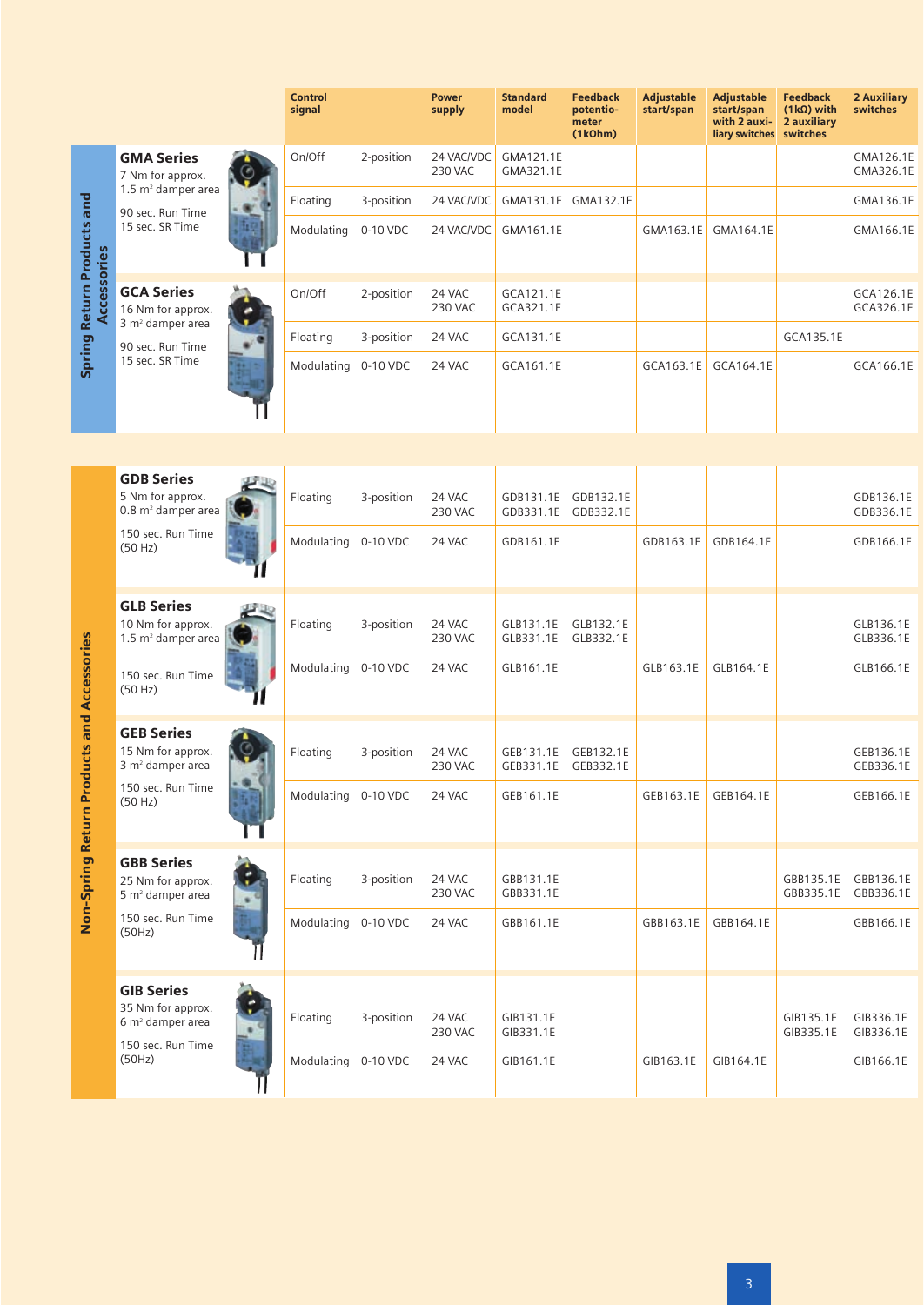| <b>Rotary to</b><br>linear kit | <b>Rotary to</b><br>linear kit<br>w/mounting<br>bracket | <b>Floor</b><br>mount kit | <b>Frame</b><br>mount kit | <b>Oversized</b><br>shaft<br>adapter<br>(to 26.5mm) | <b>Tandem</b><br>bracket-<br>2 pt./3 pt. &<br>Elec. tandem control | <b>Tandem</b><br><b>bracket</b><br>modulating | <b>Weather</b><br>shield | <b>Universal</b><br>Lever | <b>External</b><br>aux<br>switch<br>1x | <b>External</b><br>aux<br>switch<br>2x |
|--------------------------------|---------------------------------------------------------|---------------------------|---------------------------|-----------------------------------------------------|--------------------------------------------------------------------|-----------------------------------------------|--------------------------|---------------------------|----------------------------------------|----------------------------------------|
| ASK71.13                       | ASK71.14                                                | ASK71.11                  | ASK71.11                  |                                                     | ASK73.3                                                            |                                               | ASK75.3                  | ASK71.9                   | ASC77.1E                               | ASC77.2E                               |
| ASK71.3                        | ASK71.4                                                 | ASK71.1                   | ASK71.2                   | ASK74.1                                             | ASK73.1                                                            | ASK73.2                                       | ASK75.1                  | ASK71.9                   | ASC77.1E                               | ASC77.2E                               |

| ASK71.5  | ASK71.6  | ASK71.6  | ASK71.6  |         |         |         |         | ASK71.9 |          |          |
|----------|----------|----------|----------|---------|---------|---------|---------|---------|----------|----------|
| ASK71.5  | ASK71.6  | ASK71.6  | ASK71.6  |         |         |         |         | ASK71.9 |          |          |
| ASK71.13 | ASK71.14 | ASK71.11 | ASK71.11 |         | ASK73.3 |         | ASK75.3 | ASK71.9 | ASC77.1E | ASC77.2E |
| ASK71.3  | ASK71.4  | ASK71.1  | ASK71.2  | ASK74.1 | ASK73.1 | ASK73.2 | ASK75.1 | ASK71.9 | ASC77.1E | ASC77.2E |
| ASK71.3  | ASK71.4  | ASK71.1  | ASK71.2  | ASK74.1 | ASK73.1 | ASK73.2 | ASK75.1 | ASK71.9 | ASC77.1E | ASC77.2E |